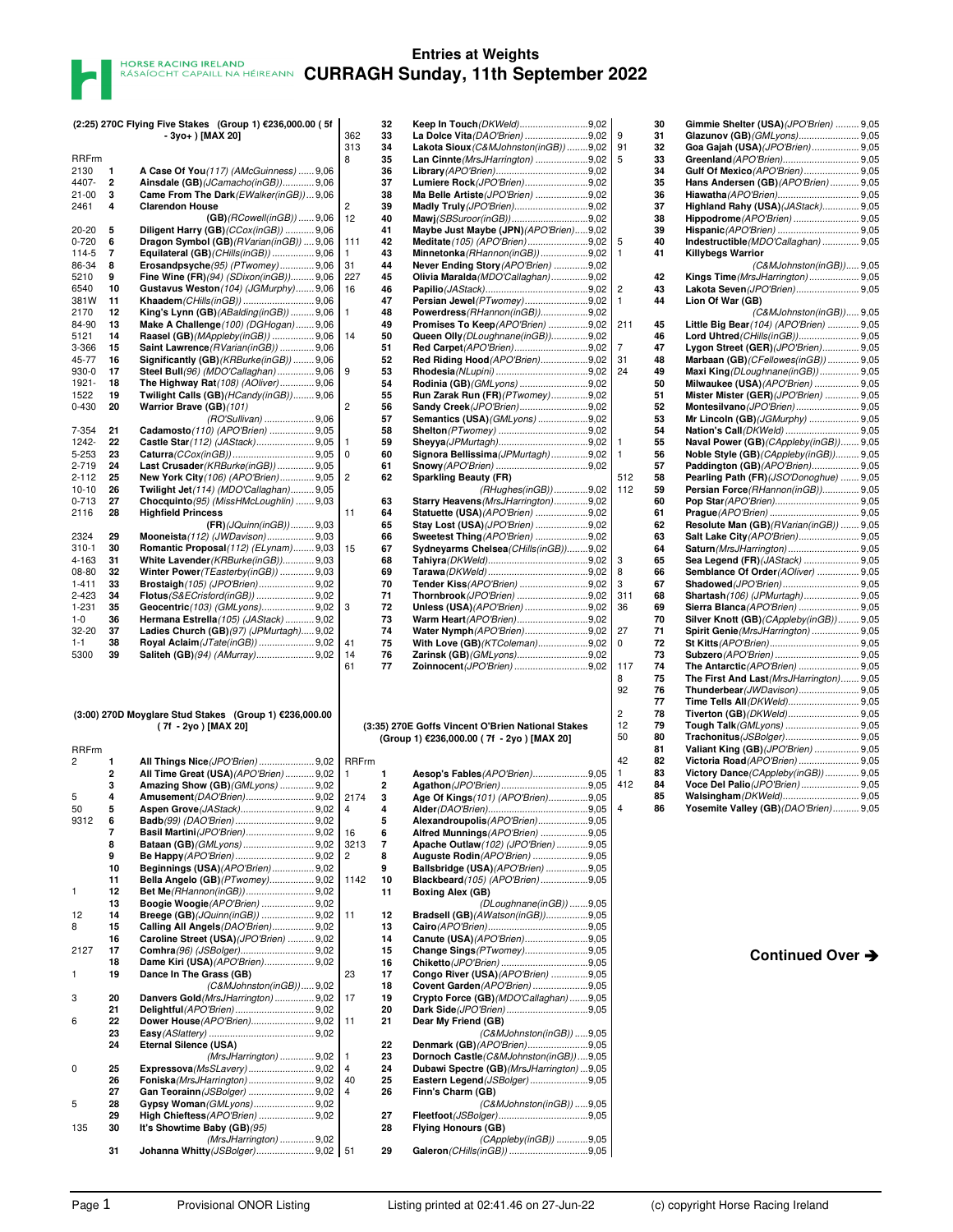**(4:10) 270F Comer Group International Irish St Leger (Group 1) €285,000.00 ( 1m 6f - 3yo+ ) [MAX 20]**

| <b>RRFrm</b>        |                |                                                                             |
|---------------------|----------------|-----------------------------------------------------------------------------|
| 6-403               | 1              | Baron Samedi (GB)(110) (JPO'Brien) 9,11                                     |
| 4469-               | $\overline{2}$ | Bolshoi Ballet(113) (APO'Brien)  9,11                                       |
| 12-79               | 3              |                                                                             |
| $11/-2$             | 4              | Bring On The Night (GB)(96)                                                 |
|                     |                | (WPMullins)9,11                                                             |
| $20 - 51$<br>/-512  | 5<br>6         | Broome(118) (APO'Brien)9,11                                                 |
| $412/-$             | 7              | Cleveland (106) (APO'Brien)9,11<br>Dawn Rising (102) (JPO'Brien)  9,11      |
| 7-343               | 8              | Diamantis (GER)(ASuborics(inGER))  9,11                                     |
| 9413                | 9              | Enemy (GB)(IWilliams(inGB)) 9,11                                            |
| 19-54               | 10             | Falcon Eight (107) (DKWeld) 9,11                                            |
| $111 - 1$           | 11             | Gaassee (WHaggas (in GB))  9,11                                             |
| $147 - 1$           | 12             | Hamish (GB) (WHaggas(inGB))  9,11                                           |
| 2423                | 13             | High Definition (119) (APO'Brien)  9,11                                     |
| 113-3               | 14             | Hurricane Lane (CAppleby (in GB))  9,11                                     |
| $1 - 1 -$           | 15             | Jason The Militant (107)                                                    |
|                     |                | (HdeBromhead)9,11                                                           |
| $0 - 410$           | 16             | Juan De Montalban (KPDeFoy(inGB))  9,11                                     |
| W-111<br>122-1      | 17<br>18       | Kyprios(119) (APO'Brien)9,11<br>Loft (GER) (MWeiss (in GER))  9,11          |
| 125-3               | 19             | Lone Eagle (MMeade (in GB)) 9,11                                            |
| $/ -20-$            | 20             | M C Muldoon(100) (WPMullins)  9,11                                          |
| 23-                 | 21             | Mandoob (GB) (BMeehan(inGB))9,11                                            |
| $1 - 124$           | 22             | Manobo(CAppleby(inGB)) 9,11                                                 |
| 05-46               | 23             | Master Of Reality (105) (JPO'Brien)  9,11                                   |
| 06-75               | 24             | Micro Manage(96) (WPMullins) 9,11                                           |
| 27-20               | 25             | No Say Ever (GB) (87) (MissAMooney)  9,11                                   |
| 13-23               | 26             | Okita Soushi(106) (JPO'Brien) 9,11                                          |
| 14-22               | 27             | Quickthorn (GB) (HMorrison(inGB))  9,11                                     |
| $81 - 12$           | 28             | Raise You(110) (JPO'Brien)  9,11                                            |
| /-15-<br>$1 - 62 -$ | 29<br>30       | Saldier (FR)(103) (WPMullins) 9,11                                          |
| 611-2               | 31             | Sandhurst(107) (MrsJHarrington)  9,11<br>Scope(RBeckett(inGB))  9,11        |
| 24-19               | 32             | Seattle Creek (GB)(83) (LComer)  9,11                                       |
| -140-               | 33             | Shanroe (GB)(101) (KThornton) 9,11                                          |
| 611-2               | 34             | Sonnyboyliston(116) (JPMurtagh)  9,11                                       |
| 40-01               | 35             | Stratum (GB)(108) (WPMullins)  9,11                                         |
| $415/-$             | 36             | Tax For Max (GER) (WPMullins) 9,11                                          |
| 4-622               | 37             | Thunderous (C&MJohnston(inGB))  9,11                                        |
| 4373                | 38             | Wordsworth (107) (APO'Brien)  9,11                                          |
| $1111 -$            | 39             | Alpinista (GB) (SirMPrescottBt (in GB) ) 9,08                               |
| 312-6<br>25-61      | 40<br>41       | Azallya(97) (DKWeld)  9,08                                                  |
| $112 - 4$           | 42             | Believe In Love(RVarian(inGB)) 9,08<br>Burning Victory (FR) (113)           |
|                     |                | (WPMullins)9,08                                                             |
| 7528                | 43             | Pita Pinta (101) (JAStack)  9,08                                            |
| 5-016               | 44             | Princess Zoe (GER) (110) (AMullins) 9,08                                    |
| $-23-1$             | 45             | Sea La Rosa (WHaggas (in GB) ) 9,08                                         |
| 4-247               | 46             | Search For A Song (110) (DKWeld)  9,08                                      |
| 1363                | 47             | Thunder Kiss(111) (GMLyons)  9,08                                           |
| 1214                | 48             | Al Qareem (KRBurke(inGB))  9,02                                             |
| 13-55               | 49             | Anchorage(100) (APO'Brien)  9,02                                            |
| 14-43<br>1151       | 50<br>51       | Bluegrass(106) (APO'Brien) 9,02<br>Changing of the guard (110)              |
|                     |                | (APO'Brien) 9,02                                                            |
| 3-321               | 52             | Como Park (83) (JPO'Brien) 9,02                                             |
| 41                  | 53             | Fumata (MrsJHarrington) 9,02                                                |
| 1205                | 54             | Glory Daze(104) (AOliver)  9,02                                             |
| 8635                | 55             | Manu Et Corde(101) (JSBolger) 9,02                                          |
| 1                   | 56             | Martinstown (APO'Brien)  9,02                                               |
| 112-0               | 57             | Point Lonsdale(114) (APO'Brien)  9,02                                       |
| 17-41               | 58             | United Nations (109) (APO'Brien) 9,02                                       |
| 3231<br>2-131       | 59<br>60       | Waterville(95) (APO'Brien) 9,02<br>Westover (GB)(122) (RBeckett(inGB)) 9,02 |
| 5-219               | 61             | Thoughts Of June(102) (APO'Brien)  8,13                                     |
|                     |                |                                                                             |

**Continued Over**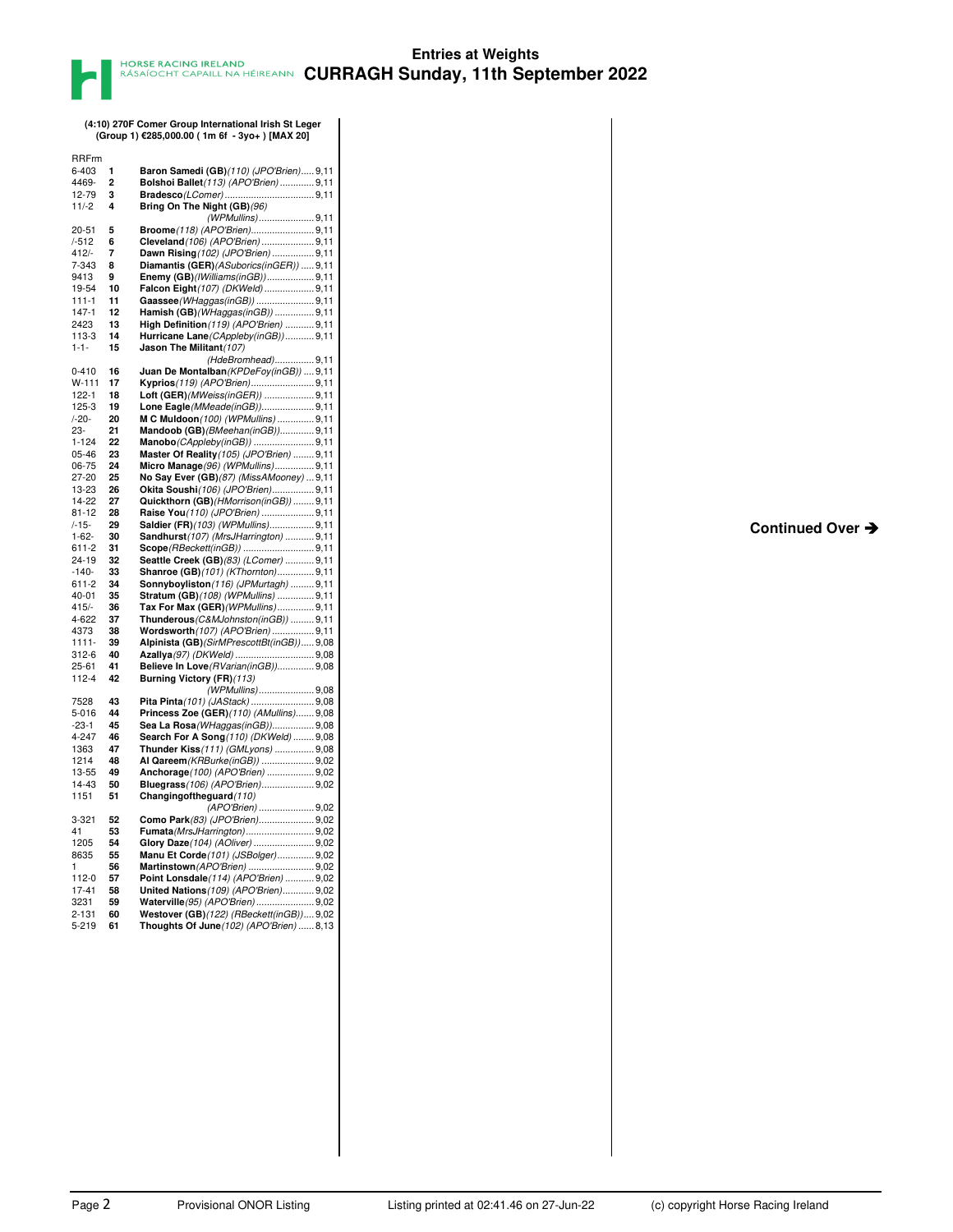

 $\mathbf{I}$ 

### **Entries at Weights ASAÍOCHT CAPAILL NA HÉIREANN CURRAGH Sunday, 11th September 2022**



 $\mathbf{I}$ 

(Guaranteed by Tattersalls (Ireland) Ltd.)

Of which the winner will receive €150,000, (Penalty Value: €147,500), the second €60,000, the third €30,000, the fourth €20,000, the fifth €12,500, the sixth €7,500 and the remaining horses up to and including the tenth placed horse €5,000 each.

**For two yrs old only which had been sold or bought in under the hammer at the Tattersalls Ireland September Yearling Sale of 21st and 22nd September, 2021 and had been declared by Tattersalls (Ireland) Ltd. as eligible to be entered and run in accordance with the relevant Conditions of Sale. Horses which do not have a registered name and have not been Returned In Training with a Licensed Trainer by Wednesday 27th July, 2022 will be automatically struck out of this race. (Please note for un-named horses trained in Ireland which were foaled in Britain or Ireland an acceptable naming application should be made to HRI by Thursday, 21st July, 2022 and for all other un-named horses, naming forms should be submitted earlier as the naming process will take longer)**

**Six furlongs and 63 yds**

€750 to enter (plus €12.50 bookage fee), €750 extra (plus €42.50 bookage fee), if forfeit not declared by 11th May,

€500 extra (plus €42.50 bookage fee) if forfeit not declared by 27th July,

€500 extra (plus €42.50 bookage fee) if forfeit not declared by 6th September

Weights: …………………………………….9st 5lb Fillies allowed………………………………………….5lb

Allowances (which are not cumulative)

If purchased for not more than €45,000 allowed 2lb

If purchased for not more than €30,000 allowed 4lb

If purchased for not more than €15,000 allowed 6lb

Penalties:

Winner of a race…………………2lb extra

Of a Listed or a Group race ……5lb extra

In order to facilitate those people wishing to make entries for this race, the Directors of the I.H.R.B., using their powers under Rule 22, have suspended the appropriate paragraphs of the following Rules, Rule 103 (i), 106, 121, 122 and 194(ii)(c).

HRI Directive 10 is suspended for the purpose of this race.

Should it be necessary to reduce the declared runners to the maximum runners, or to such lesser number that the Stewards may decide, runners will be reduced by the elimination of those horses which have not run. If further elimination is required the field will be reduced by the elimination of the horses that, in the opinion of the Handicappers, have the lowest adjusted ratings (having regard to the applicable sex allowance). International performances will be taken into account. The latest date for calculation of ratings is 10 a.m. on Tuesday, 6th September, 2022.

#### **The final two forfeit fees will be refunded to the owners of those horses that are eliminated from this race.**

| Lot  | Name                  | Col | <b>Sex</b>  | <b>Sire</b>             | Dam                   | Owner                                   |  |
|------|-----------------------|-----|-------------|-------------------------|-----------------------|-----------------------------------------|--|
| 386  | Alabama Pearl         | Br  | F           | Dandy Man               | Alabama Monroe        | Noel Hartley & JP Murtagh Racing        |  |
| #390 | Dandy Alys            | B   | F           | Dandy Man               | Alyssum               | The Sunshine Partnership & Partner      |  |
| #391 | Tomahawk King         | B   | C           | Camacho (GB)            | Amaany (GB)           | The Wilsley Partnership                 |  |
| #394 | The Angelus Belle     | B   | F           | Dandy Man               | Annamanamoux (USA)    | P. Gallagher & S. Morris                |  |
| #400 | <b>Rock Girl</b>      | B   | F           | Profitable              | Asking Price (USA)    | Amo Racing Limited                      |  |
| #401 | Beechwood Mick        | B   | C           | Holy Roman Emperor      | Atamana               | Ontoawinner, Mrs M. Cantillon & Partner |  |
| #404 | <b>Tuddenham Mill</b> | B   | C           | Holy Roman Emperor      | Bagira (USA)          | Hankers and Maccas                      |  |
| #406 | Gulmarg               | B   | C           | Dandy Man               | Baileys Pursuit (GB)  | J. William Rowley & S.P.C. Woods        |  |
| #408 |                       | B   | F           | Mehmas                  | <b>Ballet of Doha</b> | Jaber Abdullah                          |  |
| #419 | Edgar Linton (FR)     | B   | C           | Mehmas                  | <b>Better Chance</b>  | <b>Bronte Collection 1</b>              |  |
| 420  | As It Was             | B   | F           | Camacho (GB)            | <b>Bint Malyana</b>   | A. Oliver                               |  |
| #422 | Forest Demon          | B   | C           | <b>Gustav Klimt</b>     | Black Meyeden (FR)    | Capture The Moment IX                   |  |
| 423  | <b>Majestic Hills</b> | BI  | C           | Awtaad                  | <b>Black Pearl</b>    | Mrs Teresa Bergin                       |  |
| 427  | Nituna                | B   | F           | Elzaam (AUS)            | Bounty's Spirit (GB)  | Mugs Syndicate                          |  |
| 435  | <b>Western Cape</b>   | Br  | $\mathsf C$ | Footstepsinthesand (GB) | Caped Lady            | Atlantic Thoroughbreds                  |  |
| #437 | Italian Magic         | B   | С           | Mukhadram (GB)          | Carsulae              | Moore, Clark, Loftus, Jubb & Fellowes   |  |

**(126 Entries. Closed 2nd February 2022) (106 remain after 1st forfeit 11th May 2022)**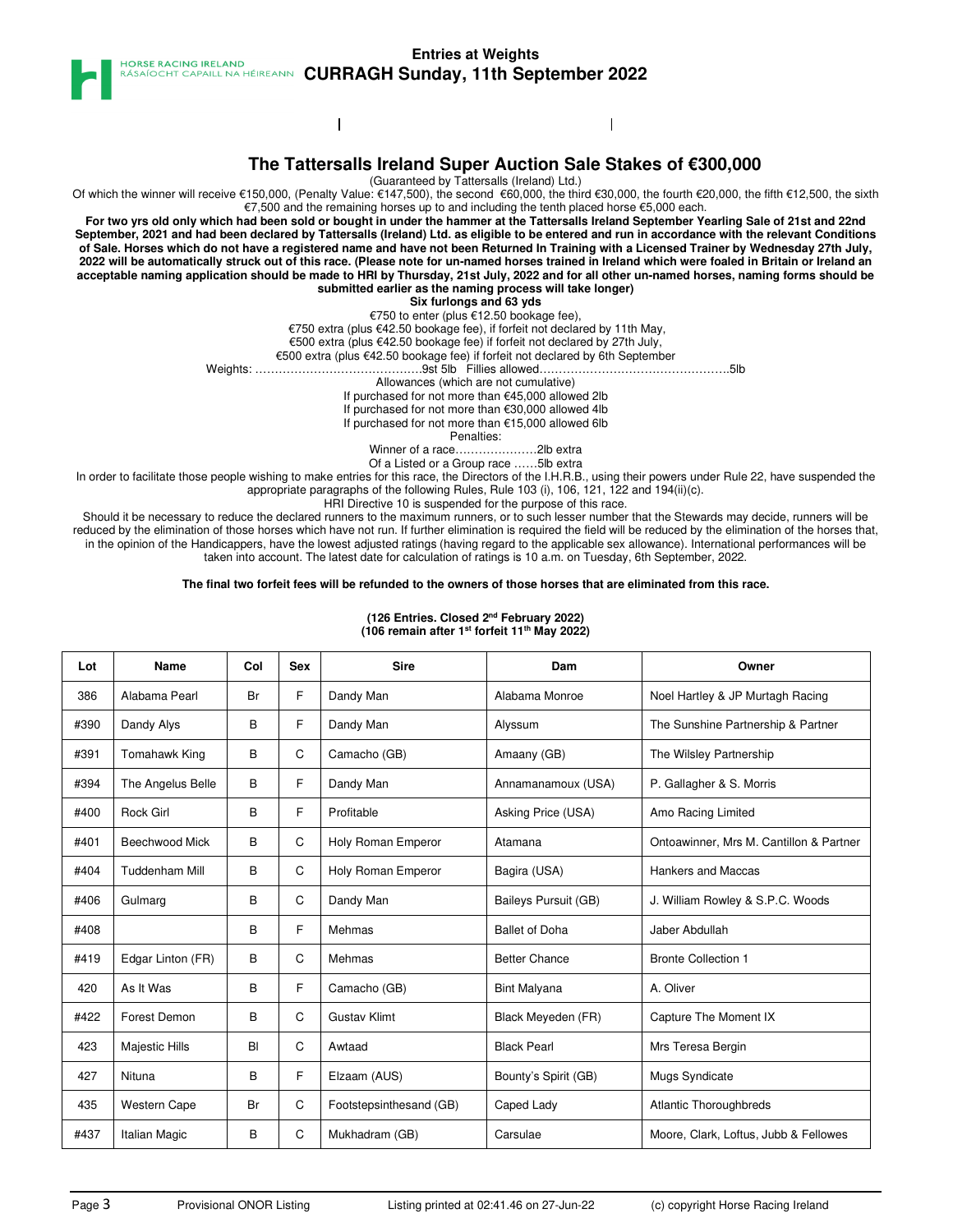

| #438 | Lakota Brave (GB)      | В     | C           | Sioux Nation (USA)       | Cartographer (GB)      | Hambleton Racing Ltd XVIII & Partner  |
|------|------------------------|-------|-------------|--------------------------|------------------------|---------------------------------------|
| #443 | Our Florentine         | В     | F           | U S Navy Flag (USA)      | <b>Celestial Bow</b>   | <b>Yellow Diamond Racing</b>          |
| 444  | <b>Star Adorned</b>    | В     | F           | Starspangledbanner (AUS) | <b>Celestial Love</b>  | Mrs David Wachman                     |
| #447 | Concon Candy           | Gr    | F           | Havana Grey (GB)         | Child Bride (USA)      | Ecurie Ama.Zingteam                   |
| #581 | <b>Resilient Power</b> | В     | С           | Kessaar                  | Classic Image (GB)     | Amo Racing Limited                    |
| 453  | Corinthian Kid         | В     | F           | Kodi Bear                | Columbia Kid           | Miss Stephanie V. Schilcher           |
| #457 | Kerindia               | В     | F           | Cotai Glory (GB)         | Coursing (GB)          | Peter Trainor                         |
| #459 | <b>Stenton Glider</b>  | В     | F           | Dandy Man                | <b>Crystal Malt</b>    | Mrs J. Mairs and T.S. Mairs           |
| #461 | Majil                  | B     | F           | Mehmas                   | Damask                 | Reliance Racing Partnership           |
| #462 |                        | В     | C           | Camacho (GB)             | Dame Judi              | Deva Racing (CO)                      |
| 469  |                        | В     | С           | Cotai Glory (GB)         | <b>Dessert Flower</b>  | <b>Patrick Moyles</b>                 |
| #475 | Refine                 | В     | F           | Starspangledbanner (AUS) | Divert                 | Highclere Racing - Theodore Roosevelt |
| 480  | Paulliac               | Ch    | С           | Starspangledbanner (AUS) | Dream Wedding (GB)     | Stephen E. McCarthy                   |
| #482 | Goose Rock             | В     | $\mathsf C$ | Mehmas                   | <b>Drifting Spirit</b> | G.O. Scott                            |
| #488 | Dayyan                 | В     | С           | Kodiac (GB)              | Dutch Destiny (GB)     | Jassim Bin Ali Al Attiyah             |
| #7   | Union Joy              | В     | F           | U S Navy Flag (USA)      | Emirates Joy (USA)     | Anglo-Irish Racing Friends            |
| 12   | Faithlegg              | В     | F           | Teofilo                  | Estonia (GB)           | C.W.J. Farrell                        |
| #14A |                        | В     | F           | Zoustar (AUS)            | Evil Spell (GB)        | Widden Stud & Partners                |
| #21  | Slippin Jimmy          | В     | C           | Kodi Bear                | <b>Fashion Forward</b> | Peter Timmins & John Rhodes           |
| #25  | Buccabay               | В     | $\mathsf C$ | Saxon Warrior (JPN)      | Fifth Commandment      | The Buckingham Partnership            |
| #32  | Gaallib (GB)           | В     | С           | <b>Territories</b>       | <b>Flighty Clarets</b> | Jassim Bin Ali Al Attiyah             |
| #33  | Cheyenne Nation        | В     | G           | Bungle Inthejungle (GB)  | Fol O'Yasmine (GB)     | Doug Graham                           |
| 42   | Parish Green           | В     | С           | Parish Hall              | Gearanai (USA)         | Mrs J.S. Bolger                       |
| #61  | Masterpainter          | В     | С           | Caravaggio (USA)         | Hand On Heart          | Frank Lowe                            |
| #84  | Smalleytime            | Ch    | G           | Tamayuz (GB)             | Into The Lane          | MPS Racing & Partners                 |
| #88  | Dragonball Prince      | В     | С           | Dragon Pulse             | Island Odyssey (GB)    | Pete & Sue Maguire                    |
| 92   | Slan Abhaile           | В     | F           | Territories              | Jazzy Belle            | Silver Spoon Partnership              |
| 97   | Gosford                | В     | $\mathsf C$ | Zoffany                  | Kamili                 | N.W.T. Dalzell                        |
| #102 | Heartlander            | Ch    | F           | Dandy Man                | Kendal Mint (GB)       | C. Waters                             |
| #105 | <b>Light Speed</b>     | В     | С           | Mehmas                   | Kibara (GB)            | Michael Blencowe                      |
| #110 | Reflex                 | Gr    | C           | El Kabeir (USA)          | Knapton Hill (GB)      | Highclere - Ernest Rutherford         |
| #113 | Jack Too               | Ch    | G           | Galileo Gold (GB)        | La Grande Elisa        | David Edward Balfe                    |
| #117 |                        | Br    | С           | Raven's Pass (USA)       | Lady Bee               | The Merry Pranksters & Partner        |
| 121  |                        | В     | C           | Holy Roman Emperor       | Lady Zen               | Newtown Anner Stud Farm Ltd           |
| #129 | Midnight Flame         | Gr/Ro | F           | Dark Angel               | <b>Light My Fire</b>   | <b>Steve Bradley</b>                  |
|      |                        |       |             |                          |                        |                                       |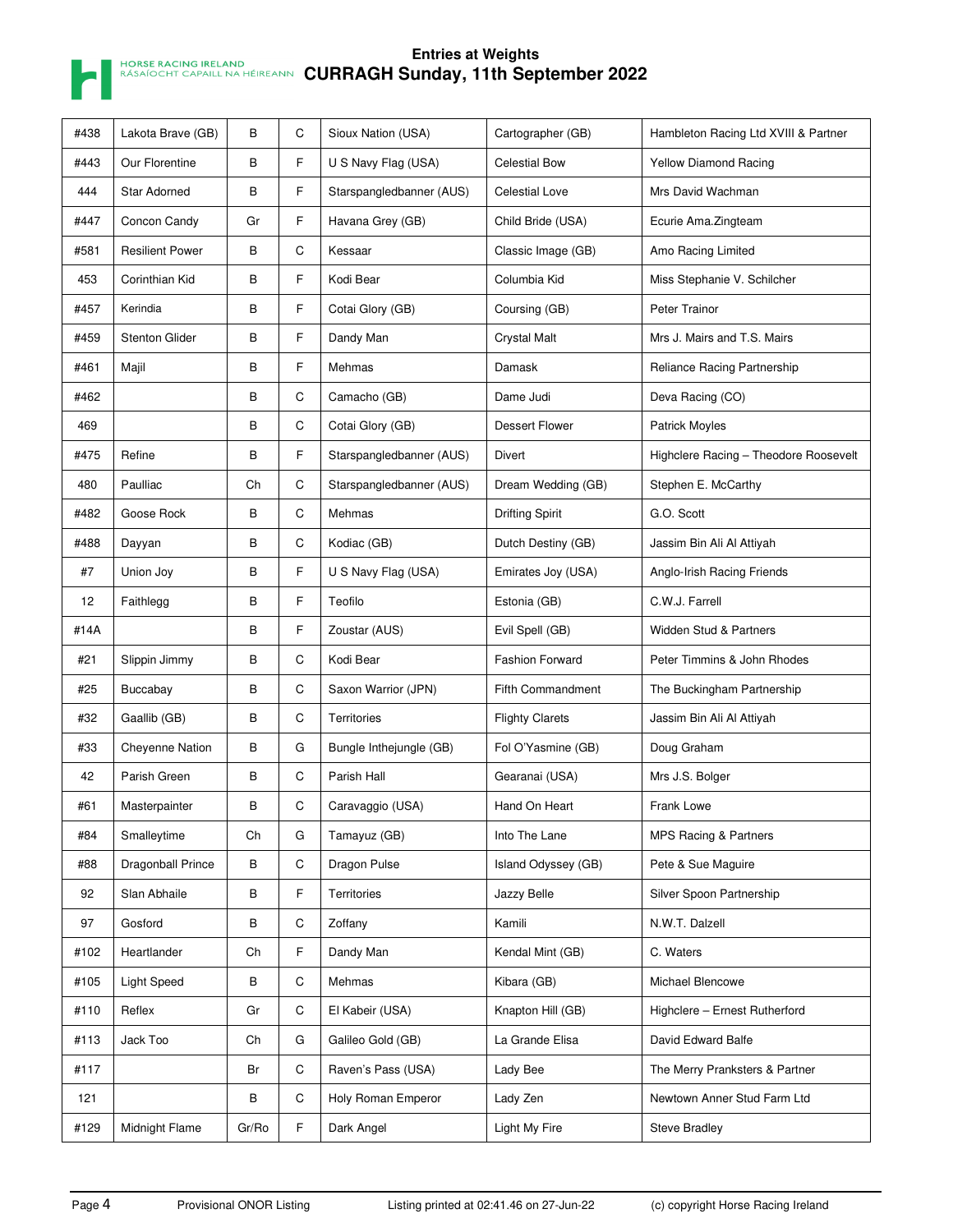

| #132 | Hunkpapa                 | Ch | C | Sioux Nation (USA)       | Limber Up               | Manton Thoroughbreds VII                     |
|------|--------------------------|----|---|--------------------------|-------------------------|----------------------------------------------|
| #506 | <b>Highland Mac</b>      | B  | F | Gleneagles               | <b>Little Empress</b>   | <b>Adrian McAlpine</b>                       |
| #137 | Kay Ceraar               | В  | C | Kessaar                  | Love To Dream           | Park House Partnership                       |
| #143 | Samba Lady               | B  | F | Kodi Bear                | Lynn's Memory (GB)      | Amo Racing Limited                           |
| #152 |                          | B  | F | Holy Roman Emperor       | Maoineas                | Brownsbarn Thoroughbreds                     |
| 153  |                          | В  | F | Harry Angel              | Mar Mar                 | A. Oliver<br>J.P. Ledwidge                   |
| 154  | Crispy Cat (GB)          | В  | С | Ardad                    | Mara Grey               | <b>AMO Racing Limited</b>                    |
| #155 | <b>Whistle And Flute</b> | B  | C | Dandy Man                | Maria Ormani            | The Woodway 20                               |
| 157  | Open Market              | B  | F | Starspangledbanner (AUS) | <b>Market Hill</b>      | Newtown Anner Stud Farm Ltd                  |
| #159 | Secret Santa             | В  | C | Cotai Glory (GB)         | Masai Queen             | Mrs J. Wood                                  |
| #163 | Tillybob                 | В  | F | Kuroshio (AUS)           | <b>Midnight Destiny</b> | Alex Owen                                    |
| 170  |                          | Ch | С | Camacho (GB)             | <b>Miss Brief</b>       | A. Oliver                                    |
| #171 | Rock Of England          | Ch | С | Unfortunately            | Miss Fay                | Ricky Martin Phillips & Jim Morris           |
| #175 |                          | В  | С | Massaat                  | Miss Lesley (GB)        | Paul Turner                                  |
| 178  | Golden Temple            | В  | C | Galileo Gold (GB)        | <b>Miss Sally</b>       | Mrs Patricia Hunt                            |
| #184 | Manifested               | В  | C | Camacho (GB)             | Mots Croises (GB)       | Richard Hannon                               |
| #195 | Techno Lady              | B  | F | Camacho (GB)             | Nateeja                 | Richard Fahey Ebor Racing Syndicate 1        |
| 200  | Allworknoplay            | В  | С | Holy Roman Emperor       | North Wedge             | J.P. Ledwidge<br>A. Oliver                   |
| #202 | Bonnsie                  | B  | F | Kodi Bear                | Nymfia                  | Mrs Suzanne Williams & Partner               |
| #208 | Optimal Sinn             | B  | F | Dandy Man                | Pastoral Star (GB)      | Norman Court Stud                            |
| #231 | Proud Dragon             | Ch | С | Dragon Pulse             | Proud Maria             | <b>Blencowe Brothers</b>                     |
| #237 | Frankie's Wish           | В  | C | Cracksman (GB)           | Rajar (GB)              | G. White                                     |
| #240 | Sanks A Million          | В  | С | Profitable               | Rasan (GB)              | R. Sankey                                    |
| #252 | <b>Friday Already</b>    | В  | C | Dragon Pulse             | Rosa Gialla             | Miss J. Deadman & S. Barrow                  |
| #256 | Holguin (GB)             | Gr | С | Havana Grey (GB)         | Roxie Lot (GB)          | J. Palmer-Brown & Partner 2                  |
| #257 | Cloud Queen (GB)         | В  | F | Garswood (GB)            | Royal Seal (GB)         | J. Hornby                                    |
| 277  | Red Sky At Night         | Gr | F | Starspangledbanner (AUS) | Serasana (GB)           | J.A. Stack                                   |
| #293 | Smooth Ryder             | В  | С | Smooth Daddy (USA)       | Silesie (USA)           | Christopher W.T. Johnston                    |
| #301 | Keep Me Stable           | В  | F | Galileo Gold (GB)        | Sketching (GB)          | C. Waters                                    |
| #312 | Nacreous                 | В  | F | Mehmas                   | Star of Kings (GB)      | C. Waters                                    |
| 313  |                          | В  | F | Starspangledbanner (AUS) | Star Of Spring          | Sean Jones, David Spratt,<br>Mrs Lynne Lyons |
| #540 | Mirabello Bay            | Ch | G | Belardo                  | Stone Roses             | Ms Caroline Instone & J.S. Moore             |
| 315  | Veseley                  | Br | C | Twilight Son (GB)        | Stylos Ecossais (GB)    | J. Higgins                                   |
| #316 | Looe P Looe              | В  | F | Acclamation (GB)         | Subtle Affair           | Mrs Teresa Lyons & Partner                   |
| #323 | Midnightdandy            | Gr | C | Dandy Man                | Sweet Alabama (GB)      | Laurence Holder                              |